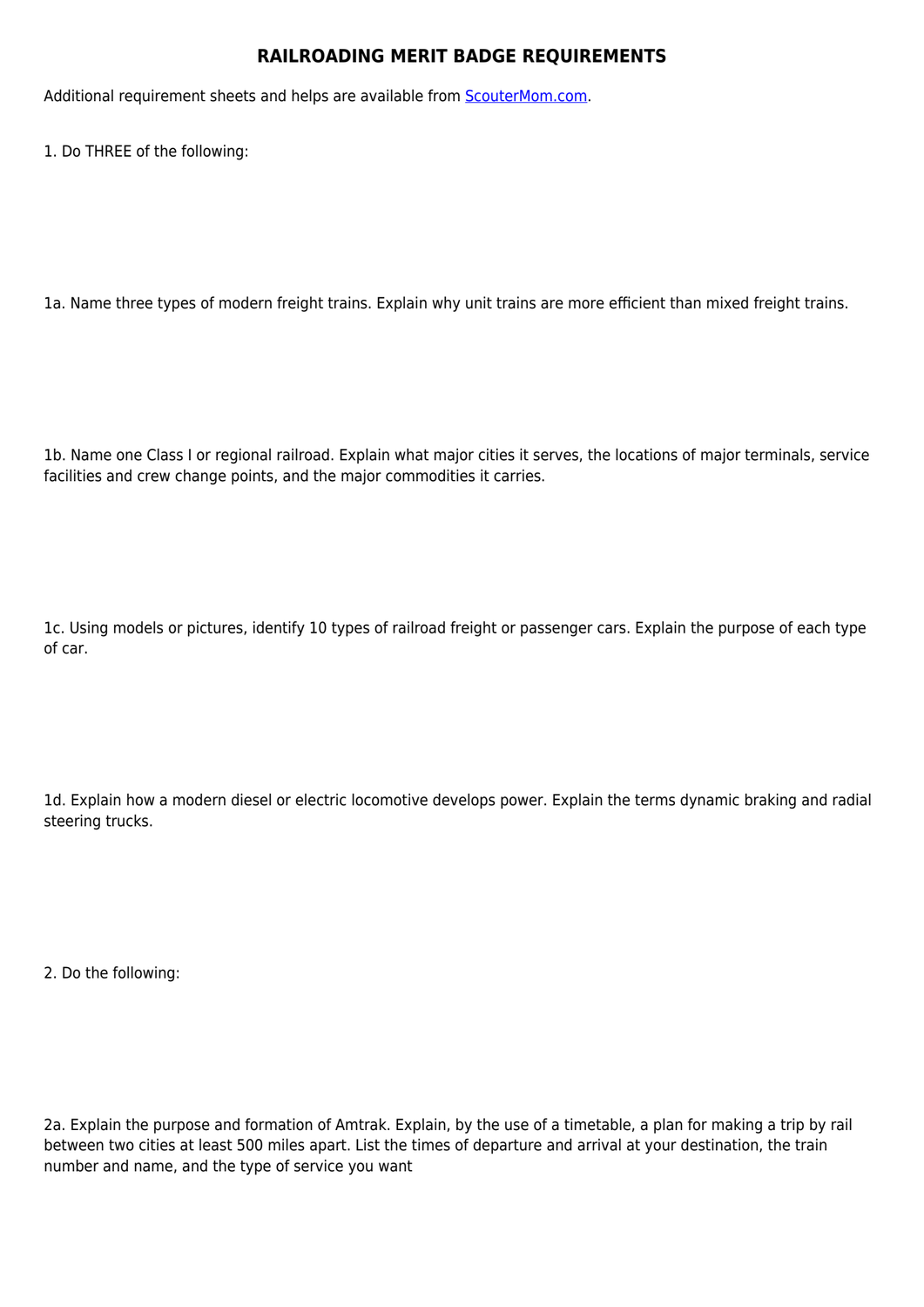2b. List and explain the various forms of public/mass transit using rail.

3. Do ONE of the following:

3a. Name four departments of a railroad company. Describe what each department does.

3b. Tell about the opportunities in railroading that interest you most and why.

3c. Name four rail support industries. Describe the function of each one.

3d. With your parent's and counselor's approval, interview someone employed in the rail industry. Learn what that person does and how this person became interested in railroading. Find out what type of schooling and training are required for this position.

4. Explain the purpose of Operation Lifesaver and its mission.

5. Do THREE of the following: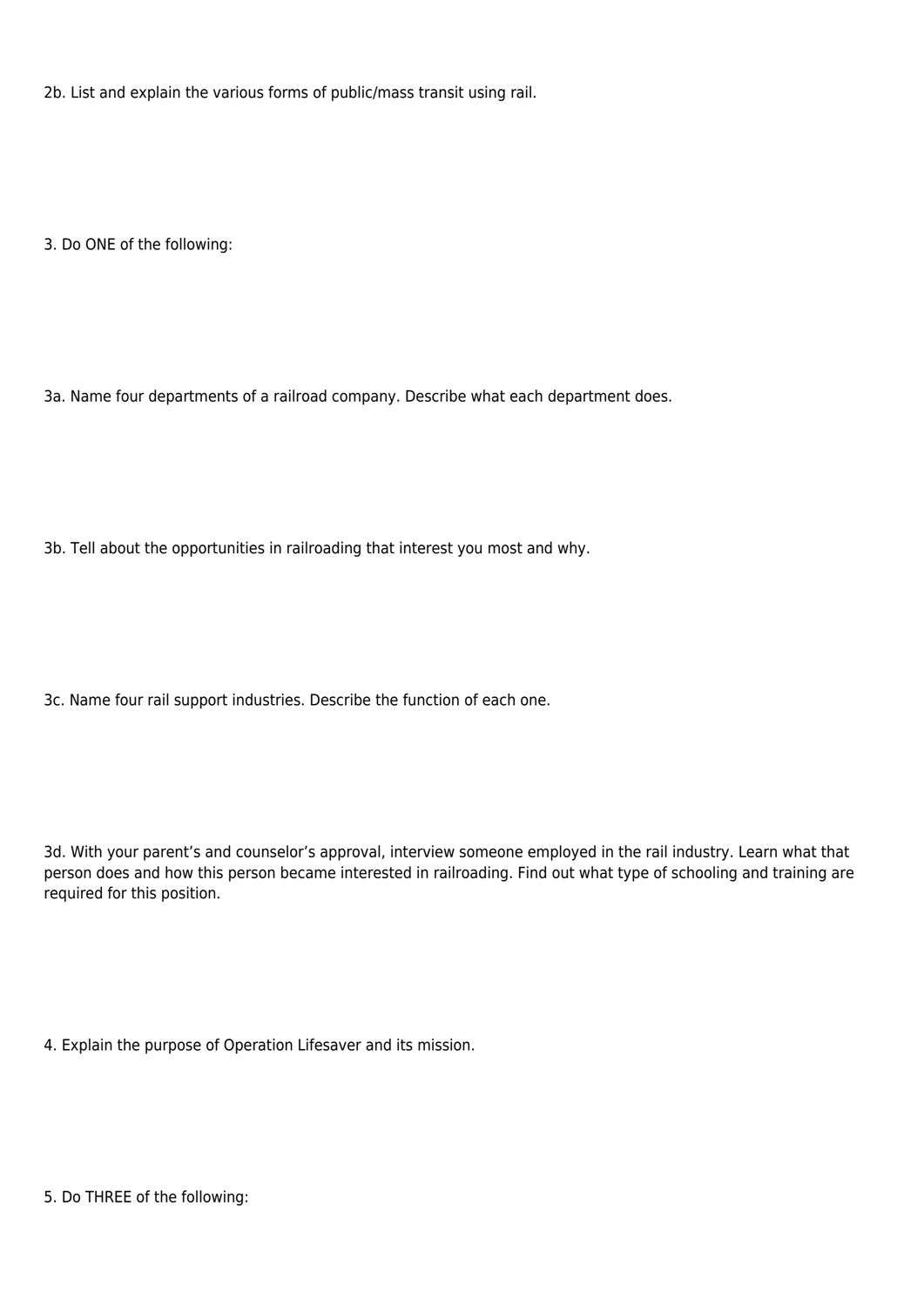5a. List five safety precautions that help make trains safer for workers and passengers.

5b. Explain to your merit badge counselor why safety around rights-of-way is important

5c. List 10 safety tips to remember when you are near a railroad track (either on the ground or on a station platform) or aboard a train

5d. Tell your counselor about the guidelines for conduct that should be followed when you are near or on railroad property. Explain the dangers of trespassing on railroad property.

5e. Tell what an automobile driver can do to safely operate a car at grade crossings, and list three things an automobile driver should never do at a grade crossing.

5f. Tell how to report a malfunction of grade crossing warning devices.

5g. List safety precautions a pedestrian should follow at a public crossing.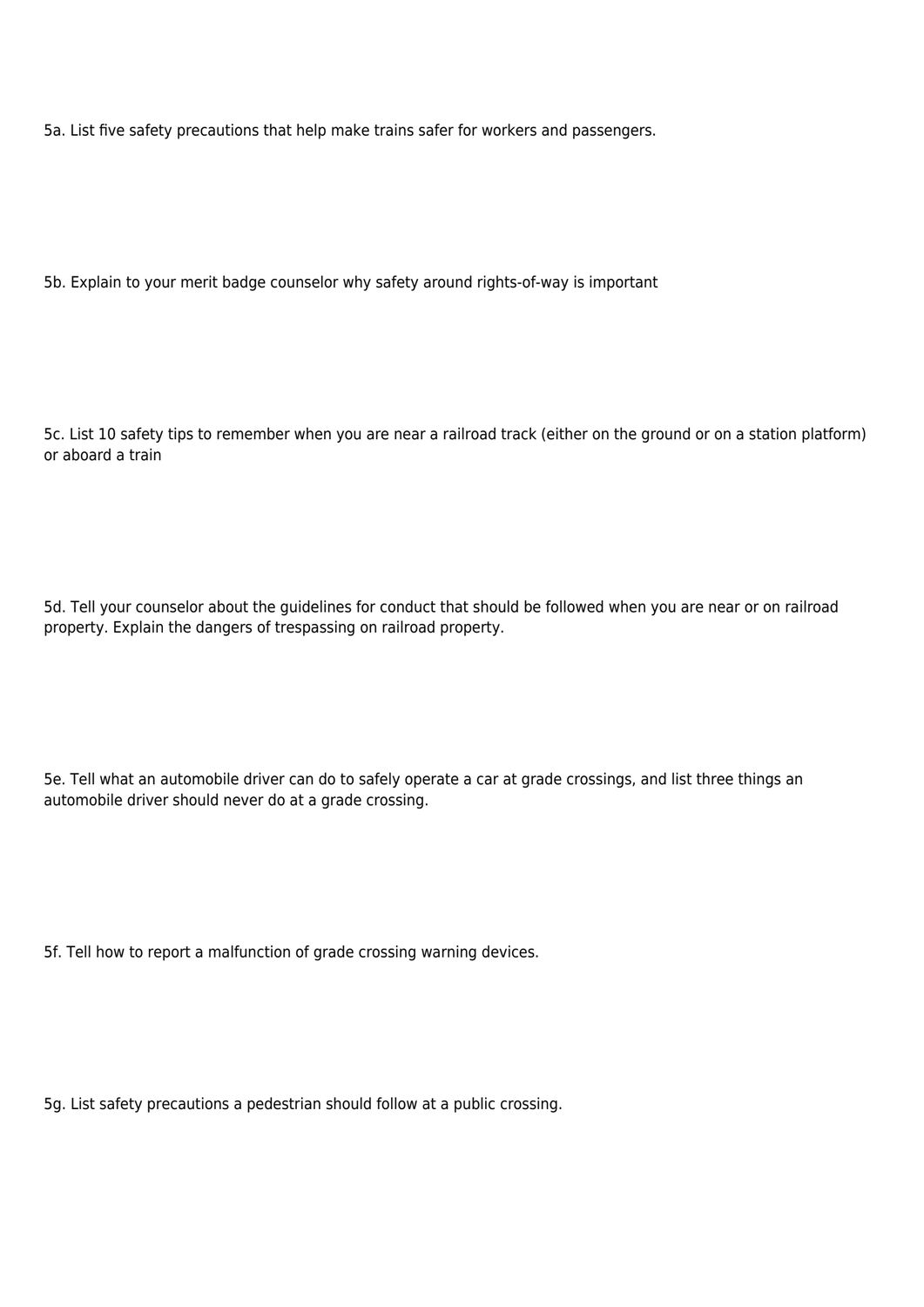6. Explain the appearance and meaning of the following warning signs and devices: advance warning sign, pavement markings, crossbucks, flashing red lights, crossing gates.

7. Do EACH of the following:

7a. Explain how railroad signals operate and show two basic signal types using color or configuration.

7b. Explain the meaning of three horn signals.

7c. Describe a way to signal a train for an emergency stop.

7d. Explain the use and function of the EOTD (end-of-train device), or FRED (flashing rear end device), used on the last car of most freight trains.

8. Select ONE of the following special-interest areas and complete the requirements.

8a. Model Railroading: With your parent's and counselor's approval, do TWO of the following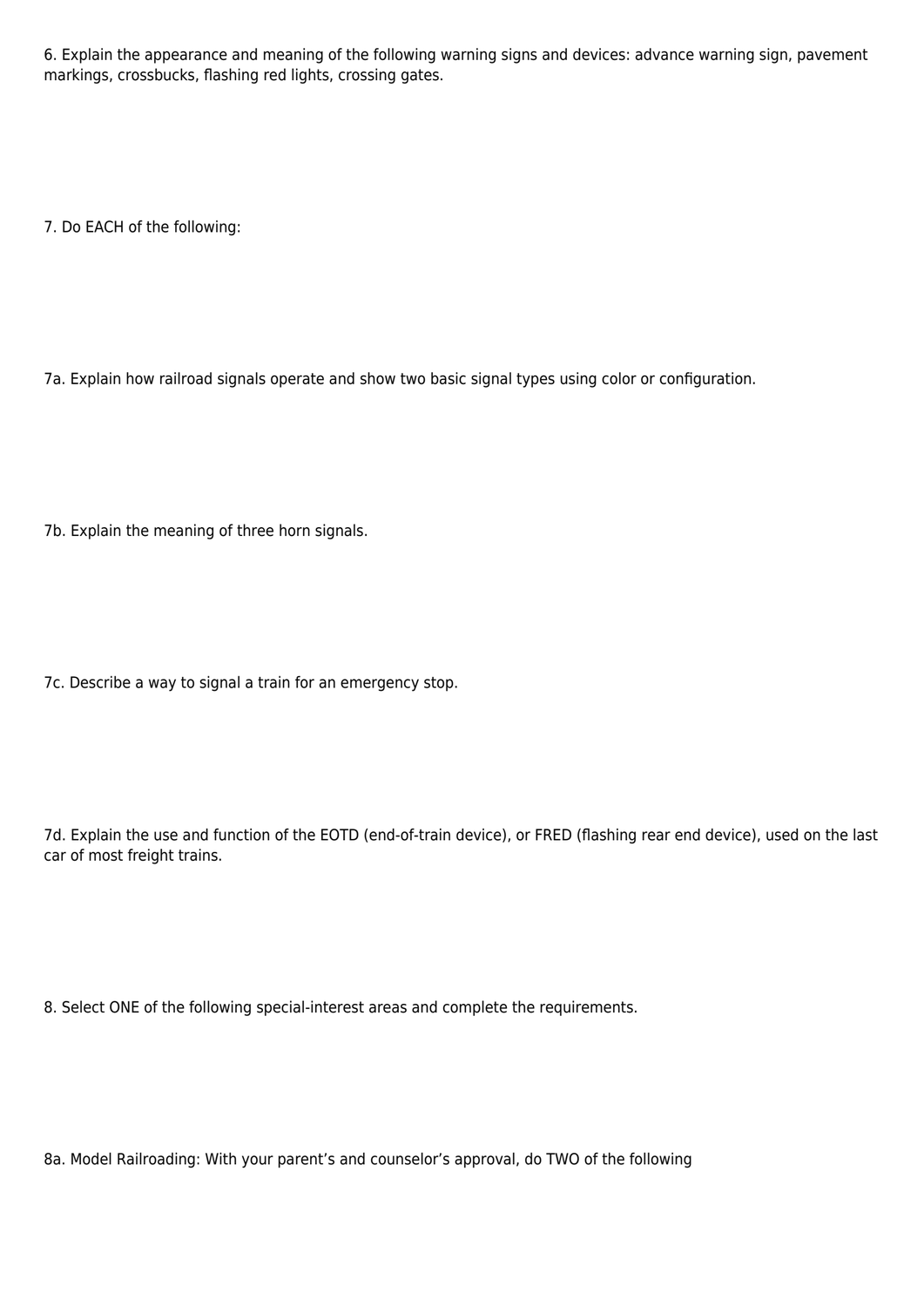(1) Draw a layout of your own model railroad or one that could be built in your home. Design a point-to-point track or loop with different routings. Include one of the following: turnaround or terminal or yard or siding.

(2) Build one model railroad car kit or one locomotive kit

(3) Name the scale of four popular model railroad gauges. Identify the scale of four model cars or locomotives.

(4) Locate the website of four model railroad–related manufacturers or magazine publishers. Print information on their products and services and discuss the information with your counselor.

(5) Build one railroad structure (from scratch or using a kit), paint and weather the structure, mount it on your layout or diorama, and make the surrounding area on the diorama scenic.

(6) Alone or with others, build a model railroad or modular layout including ballast and scenery. Make electrical connections and operate a train. Describe what you enjoyed most.

(7) Participate in a switching contest on a timesaver layout and record your time.

8b. Railfanning: With your parent's and counselor's approval, do TWO of the following: